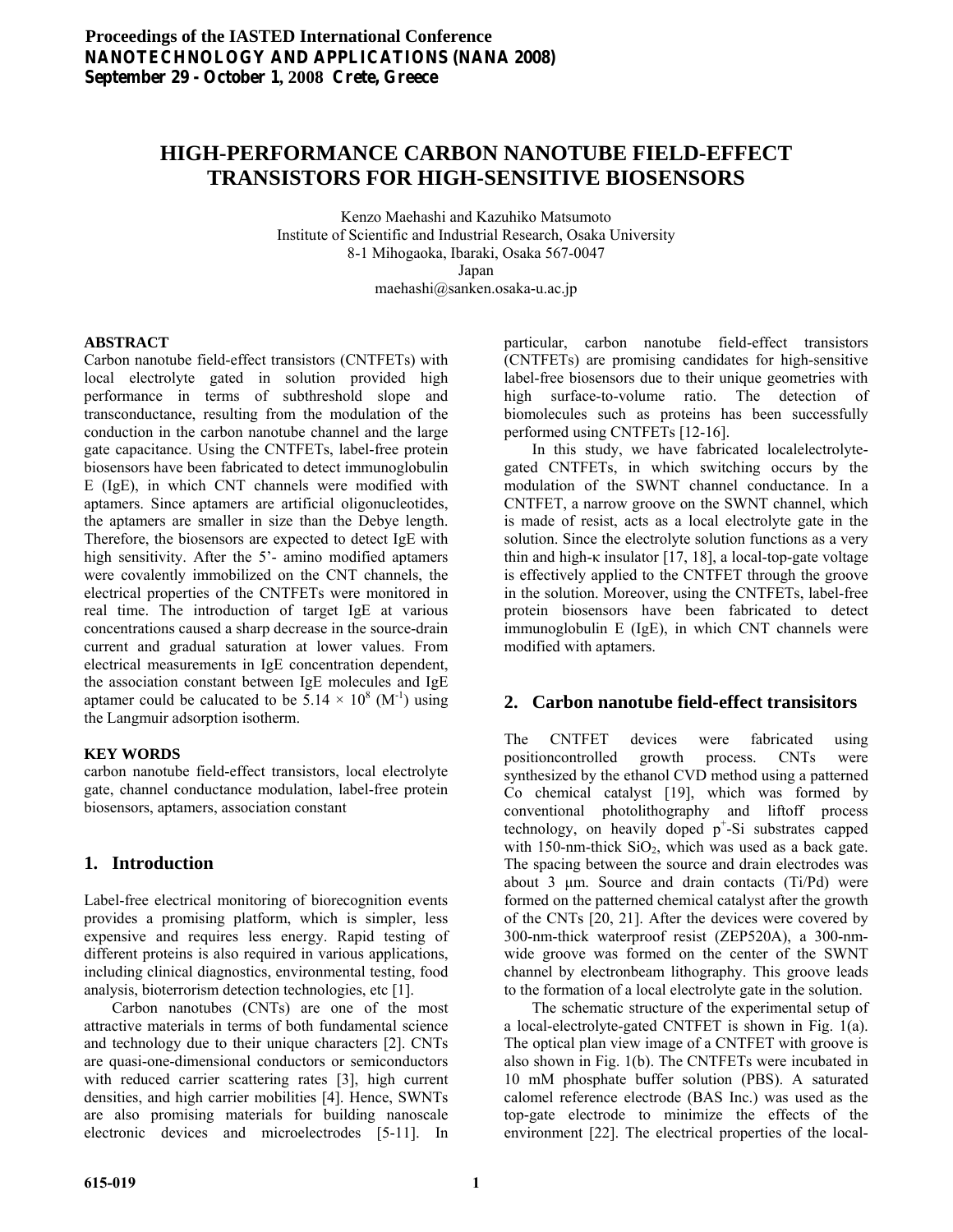electrolyte-gated CNTFETs were measured with the top gate in PBS, while those of back-gated devices were all measured in air. All electrical measurements were carried out at room temperature using semiconductor parameter analyzer.



Figure 1. (a) Schematic structure of the experimental setup of a local-electrolyte-gated CNTFET and (b) optical plan view image of a CNTFET with groove.

 The gate transfer characteristics of the localelectrolyte-gated and back-gated CNTFETs were measured using the same SWNT devices, as shown in Fig. 2. The top-gate bias (relative to the source) of the local electrolyte gate was swept from 0.5 to -0.5 V to avoid undesirable oxidation or reduction reactions. Leakage currents to the reference electrode were negligible in the solution under the bias range. On the other hand, the back-gate bias in air was swept from 1 to - 1 V, as shown in Fig. 2. The results reveal that the device exhibited ptype FET characteristics with the top gate in PBS as well as with the back gate in air. The drain current of the localelectrolyte-gated CNTFET was smaller than that of the back-gated CNTFET at the gate bias of 0 V, resulting from the electrostatic-voltage shift at the interface between the calomel electrode and the saturated KCl solution. Then, the net top-gate bias was positively shifted from the input top-gate voltage. This result reveals the good subthreshold characteristics of the local-

electrolytegated devices, as shown in Fig. 2, were due to the channel-conductance-modulation effect. The transconductances of the back-gated and top-gated FET were estimated to be 1.0  $\mu$ S (V<sub>D</sub> = 0.1 V) and 6.9  $\mu$ S (VD = 0.1 V), respectively. These results indicate that the local-electrolyte-gated CNTFETs exhibit the smaller subthreshold slope and better transconductance than that of the back-gated CNTFETs. Therefore, carbon nanotube field-effect transistors (CNTFETs) with local electrolyte are useful for detection of biomolecules.



Figure 2. Gate transfer characteristics of the localelectrolyte-gated and back-gated CNTFETs.



Figure 3. Schematic structure of protein biosensors based on an aptamer-modified CNTFET.

## **3. Carbon nanotube biosensors**

Using CNTFETs, we have fabricated label-free protein biosensors in which CNT channels were modified with aptamers, and have tried to detect IgE. Aptamers are artificial oligonucleotides that can be generated to recognize amino acids, drugs, and proteins with high specificity [23]. The aptamers can be engineered in vitro easily, and therefore are relatively inexpensive. Moreover, the aptamers are smaller in size than the Debye length, as shown in Fig. 3. As a result, formations of aptamers and target proteins occur inside the electrical double layers in buffer solution, and the aptamers can be immobilized in dense on the CNT channels. They have also demonstrated stronger and more selective affinity for their target proteins than the corresponding antibodies. Therefore, aptamer-modified CNTFET biosensors are expected to detect target proteins with high sensitivity and high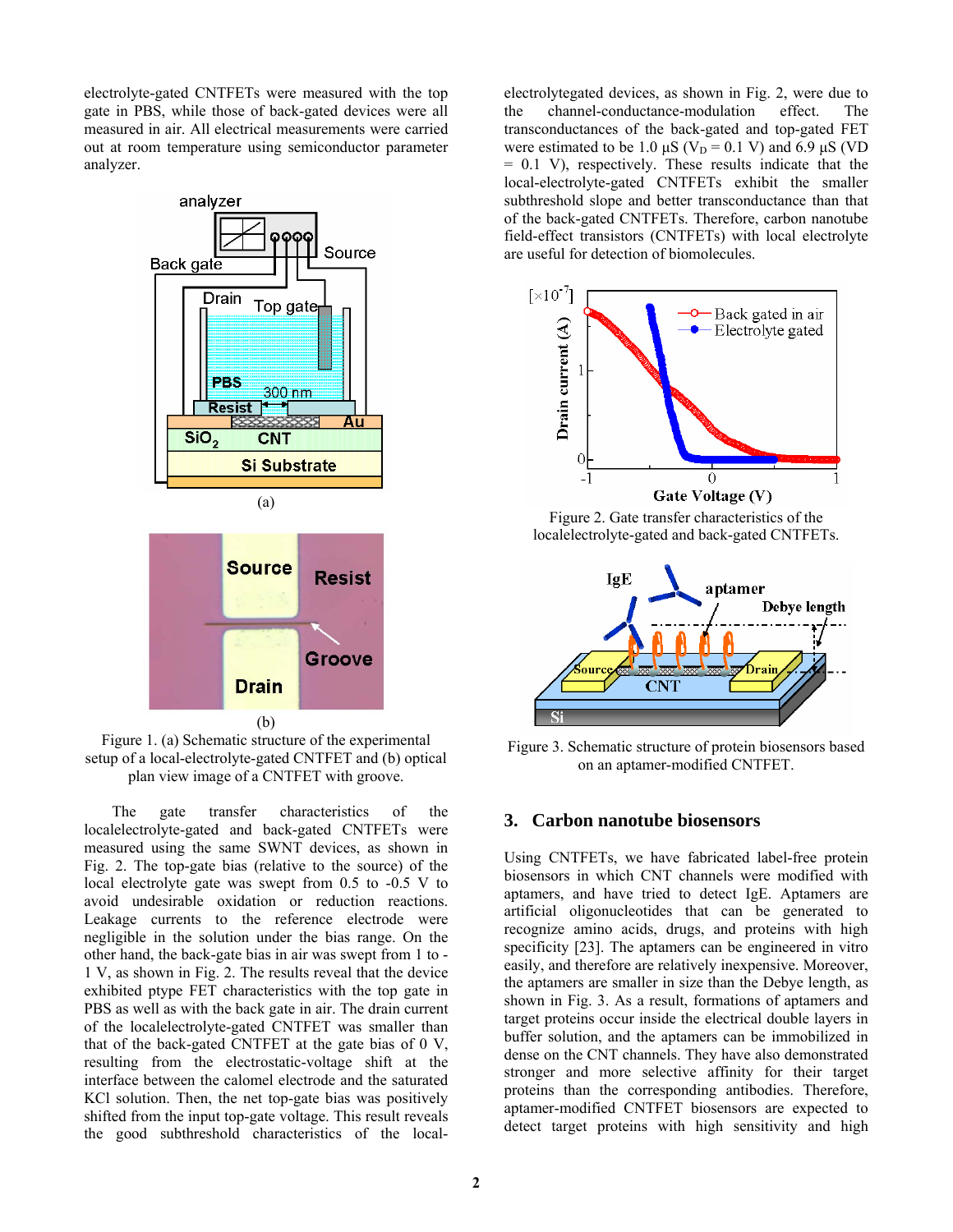selectivity. IgE is an antibody subclass, found only in mammals. IgE is capable of triggering the most powerful immune reactions.



Figure 4. Time dependence of drain current of the CNTFET after the introduction of target IgE at 20 nM onto the IgE aptamer-modified CNTFET.



Figure 5. (a) Amount of net drain current as a function of IgE concentration, and (b) IgE concentration / amount of net drain current as a function of IgE concentration.

 An experimental setup for detection of IgE using CNTFETs was carried out as follows. First, the CNT channels were incubated into 1-pyrenebutanoic acid succinimidyl ester in dry dimethylformamide solutions (linkers) for 1 hour in a 5 mM solution before the IgE aptamer immobilization. Next, in order to covalently immobilize IgE aptamers on the CNT channels, the devices were submerged into the 5'- amino modified aptamers in a 12 μg/ml solution overnight. Then, unreacted linkers were blocked by ethanolamine (100 μM solution, 30 min). Afterwards the aptamer-modified channels in the CNT-FETs were immersed into 10 mM phosphate buffer solutions. An Ag/AgCl reference electrode (Bioanalytical Systems, West LaFayette, IN) was used as a gate electrode to minimize the environmental effects. Finally, the electrical properties of the CNTFETs were measured in real time by Semiconductor Parameter Analyzer after introduction of IgE at various concentrations.

 Figure 4 shows time dependence of source-drain current of CNTFETs at the source-drain bias of 0.2 V and at the gate bias of 0 V after the introduction of target IgE at 20 nM onto the IgE aptamer-modified CNTFET while monitoring in real time. Adding the target IgE caused a sharp decrease in the source-drain current and then gradual saturation at lower values. This result indicates that the positive charges of the IgE molecules were detected by the CNT channel conductance modulation in the aptamer-modified CNTFET.

 Next, target IgE molecules with various concentrations were introduced onto the IgE aptamermodified CNTFET while monitoring source-drain current in real time. The source-drain current sharply decreased after adding the target IgE for every concentration. The amount of the net source-drain current before and after IgE introduction for every concentration is plotted in Fig. 5(a). The results reveal that the amount of the net sourcedrain current increased as a function of IgE concentration of 0.25, 2.2 and 19 nM. However, at IgE concentration of 160 nM, the amount of the net source-drain current was almost saturated, as shown in Fig.  $5(a)$ . According to the results in Fig.  $5(a)$ , IgE concentration  $(C_{IgE})$  / the amount of the net source-drain current (*ΔI*) was plotted as a function of IgE concentration, as shown in Fig. 5(b). The experimental results were fitted well by a linear curve, indicating that adsorption of IgE molecules to IgE aptamar on CNT channels follows the Langmuir adsorption isotherm. It is given by

$$
\frac{\Delta I}{\Delta I_{max}} = \frac{KC_{lgE}}{1 + KC_{lgE}}\tag{1}
$$

where K is the association constant between IgE molecules and IgE aptamer,  $\Delta_{\text{Imax}}$  is the amount of saturated drain current. From eq. (1), the Langmuir adsorption isotherm of the linear form is described as

$$
\frac{C_{lgE}}{\Delta I} = \frac{1}{\Delta I_{max}} C_{lgE} + \frac{1}{K\Delta I_{max}}
$$
(2)

Using eq. (2), the Langmuir adsorption isotherm well fitted the experimental results, as shown in Fig. 5(b). From the fitting, K was estimated to be  $5.14 \times 10^8$  (M<sup>-1</sup>). As compared to the association constant between antibodies and antigens for serum albumin group, which ranges from 2.5  $\times$  10<sup>6</sup> to 5.2  $\times$  10<sup>7</sup> (M<sup>-1</sup>) [24-27], the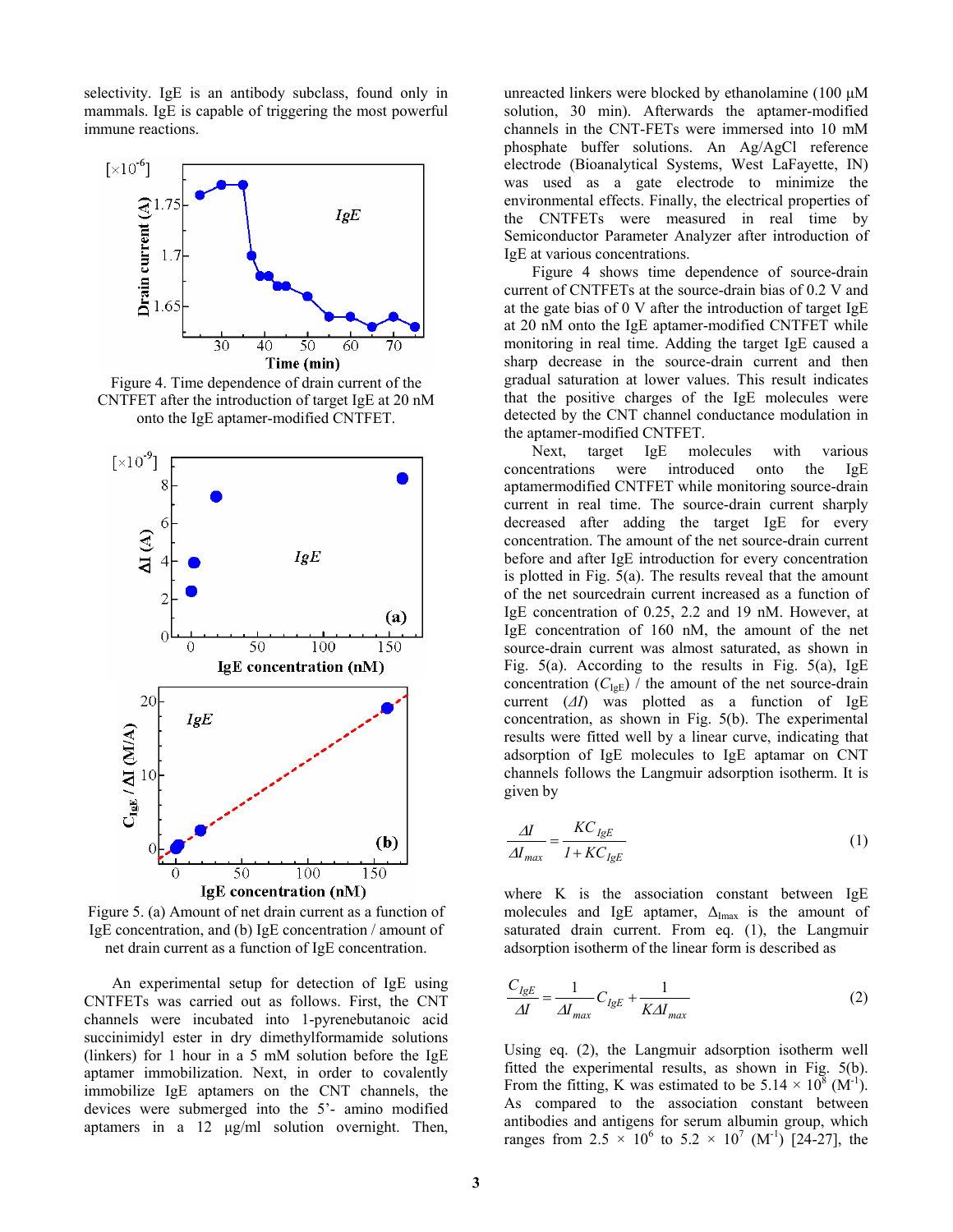reactions between IgE molecules and IgE aptamer have much better affinity. These results indicate that IgE at 250 pM could be effectively detected using the aptamermodified CNTFET. Therefore, the biosensors can detect IgE molecules with high sensitivity.

# **4. Conclusion**

We have fabricated local-electrolyte-gated CNTFETs, in which channel modulation effect is dominant to the switching. With high transconductances and small subthreshold slopes, local-electrolyte-gated CNTFETs have the high performance. Using CNTFETs, we have detected IgE, in which CNT channels were modified with aptamers. After the 5'- amino modified aptamers were covalently immobilized on the CNT channels, the electrical properties of the CNTFETs were monitored in real time. The source-drain current sharply decreased, and gradually saturated at lower values after the introduction of target IgE at various concentrations onto the aptamermodified CNTFET while monitoring in real time. The amount of the net source-drain current before and after IgE introduction increased as a function of IgE concentration and finally saturated. The feature of IgE molecules on IgE aptamer could be explained based on the Langmuir equation isotherm. As a result, the association constant could be calucated using the Langmuir equation fitting, indicating that the reactions between IgE molecules and IgE aptamer have good affinity.

 Our aptamer-based CNTFET biochip is a promising candidate for the development of an integrated, highthroughput, multiplexed real-time biosensor for medical, forensic and environmental diagnostics.

## **Acknowledgements**

The authors would like to thank Prof. Eiichi Tamiya of Osaka University and Prof. Yuzuru Takamura of Japan Advanced Institute of Science and Technology for experimental supports and useful discussions. This research was partially supported by Core Research for Evolutional Science and Technology (CREST), the Japan Science and Technology Corporation (JST), the New Energy and Industrial Technology Development Organization (NEDO), and "Special Coordination Funds for Promoting Science and Technology: Yuragi Project" of the Ministry of Education, Culture, Sports, Science and Technology, Japan. The authors were also supported in part by a Grant-in-Aid for Scientific Research from the Japan Society for the Promotion of Science.

## **References**

[1] T. Drummond, M. Hill, and J. Barton, *Nat. Biotechnol., 21*, 2003, 1192.

[2] M. S. Dresselhaus, G. Dresselhaus, and P. C. Eklund, *Science of Fullerenes and Carbon Nanotubes*  (Academic Press, New York, 1996).

[3] C. White and T. Todorov, *Nature, 393,* 1998, 240.

[4] Z. Yao, C. Kane, and C. Dekker, *Phys. Rev. Lett., 84,* 2000, 2941.

[5] C. Dekker, *Phys. Today 52*, 1999, 22.

[6] K. Maehashi, H. Ozaki, Y. Ohno, K. Inoue, K. Matsumoto, S. Seki, and S Tagawa, *Appl. Phys. Lett., 90*, 2007, 023103.

[7] S. Iwasaki, M. Maeda, T, Kamimura, K. Maehashi, Y. Ohno, and K. Matsumoto, *Jpn. J. Appl. Phys., 47*, 2008, 2036.

[8] Y. Ohno, Y. Asai, K. Maehashi, K. Inoue, and K. Matsumoto, *Jpn. J. Appl. Phys., 47*, 2008, 2056.

[9] J. Okuno, K. Maehashi, K. Matsumoto, K. Kerman, Y. Takamura, and E. Tamiya, *Electrochem. Commun., 9*, 2007, 13.

[10] J. Okuno, K. Maehashi, K. Kerman, K. Matsumoto, Y. Takamura, and E. Tamiya, *Biosens. Bioelectron., 22*, 2007, 2377.

[11] Y. Tsujita, K. Maehashi, K. Matsumoto, M. Chikae, S. Torai, Y. Takamura, and E. Tamiya, *Jpn. J. Appl. Phys., 47*, 2008, 2064-2067.

[12] S. Tans, A. Verschueren, and C. Dekker, *Nature, 393,* 1998, 49.

[13] B. Allen, P. Kichambare, and A. Star, *Adv. Mater. 19,* 2007, 1439.

[14] K. Maehashi, K. Matsumoto, K. Karman, Y. Takamura, and E. Tamiya, *Jpn. J. Appl. Phys., 43*, 2004, 1558-1560.

[15] K. Kerman, Y. Morita, Y. Takamura, E. Tamiya, K. Maehashi, and K. Matsumoto, *Nanobiotechnology, 1*, 2005, 065.

[16] K. Maehashi, T. Katsura, K. Karman, K. Matsumoto, E. Tamiya, *Anal. Chem., 79*, 2007, 782-787.

[17] M. Krüger, M. Buitelaar, T. Nussbaumer, C. Schönenberger, and L. Forró: *Appl. Phys. Lett. 78,* 2001, 1291.

[18] S. Rosenblatt, Y. Yaish, J. Park, J. Gore, V. Sazonova, and P. L. McEuen, *Nano Lett. 2,* 2002, 869.

[19] K. Maehashi, Y. Ohno, K. Inoue, and K. Matsumoto, *Appl. Phys. Lett., 85*, 2004, 858.

[20] D. Kaminishi, H. Ozaki, Y. Ohno, K. Maehashi, K. Inoue, K. Matsumoto, Y. Seri, A. Masuda, and H. Matsumura, *Appl. Phys. Lett., 86*, 2005, 113115.

[21] K. Maehashi, Y. Ohno, K. Inoue, K. Matsumoto, T. Niki, and H. Matsumura, *Appl. Phys. Lett., 92*, 2008, 183111.

[22] E. D. Minot, A. M. Janssens, and I. Heller, *Appl. Phys. Lett. 91*, 2007, 093507.

[23] T. Wiegand, P. Williams, S. Dreskin, M. Jouvin, J.

Kinet, and D. Tasset, *J. of Immunology 157*, 1996, 221. [24] M. Steward, R. Petty, *Immunology 23*.1972, 881.